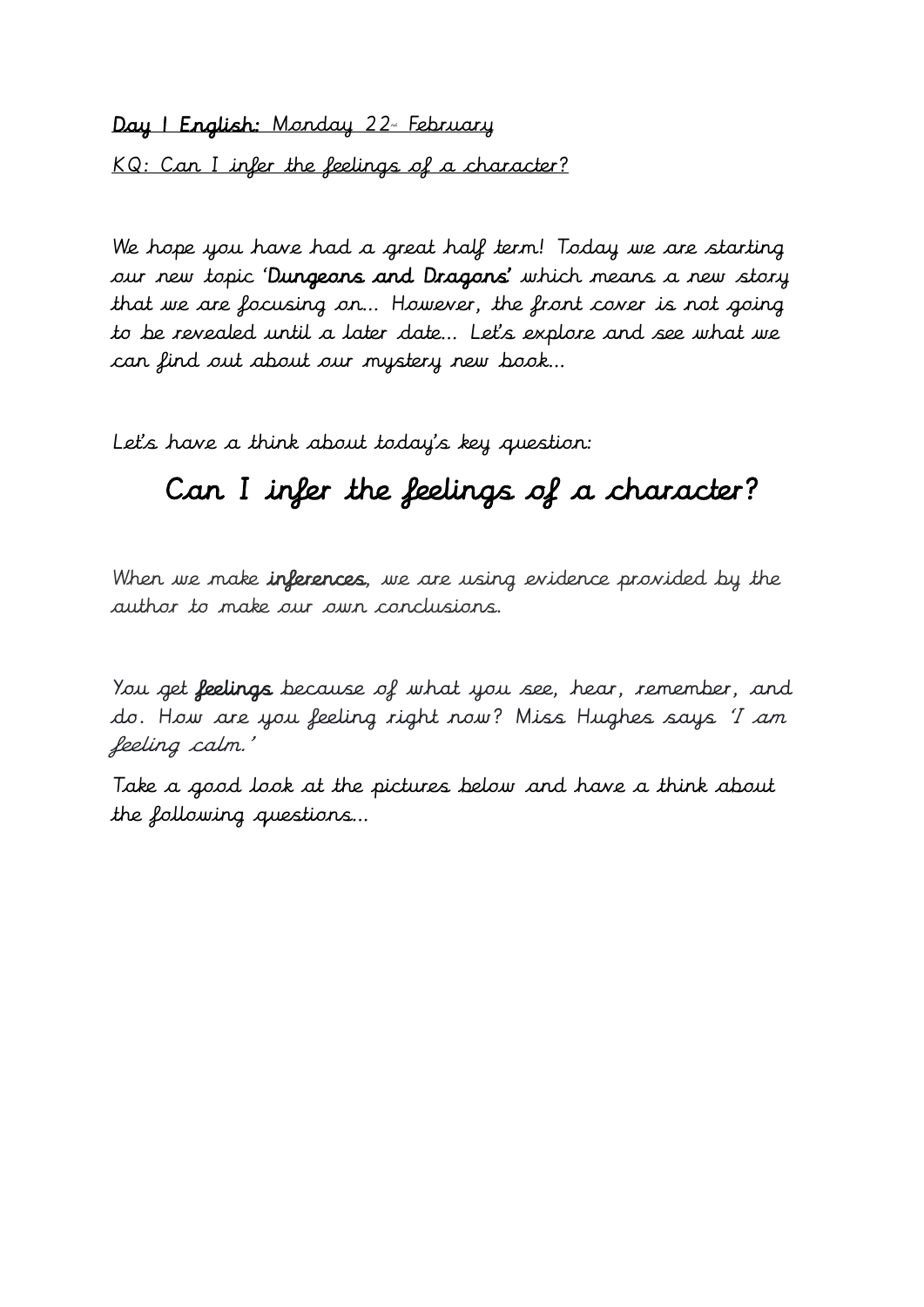Day I English: Monday 22<sup>1</sup> February KQ: Can I infer the feelings of a character?



Discuss your ideas with an adult.

Who is this character? Where does she live? Why is she in a tall tower? Can you describe the setting? Can you describe the character?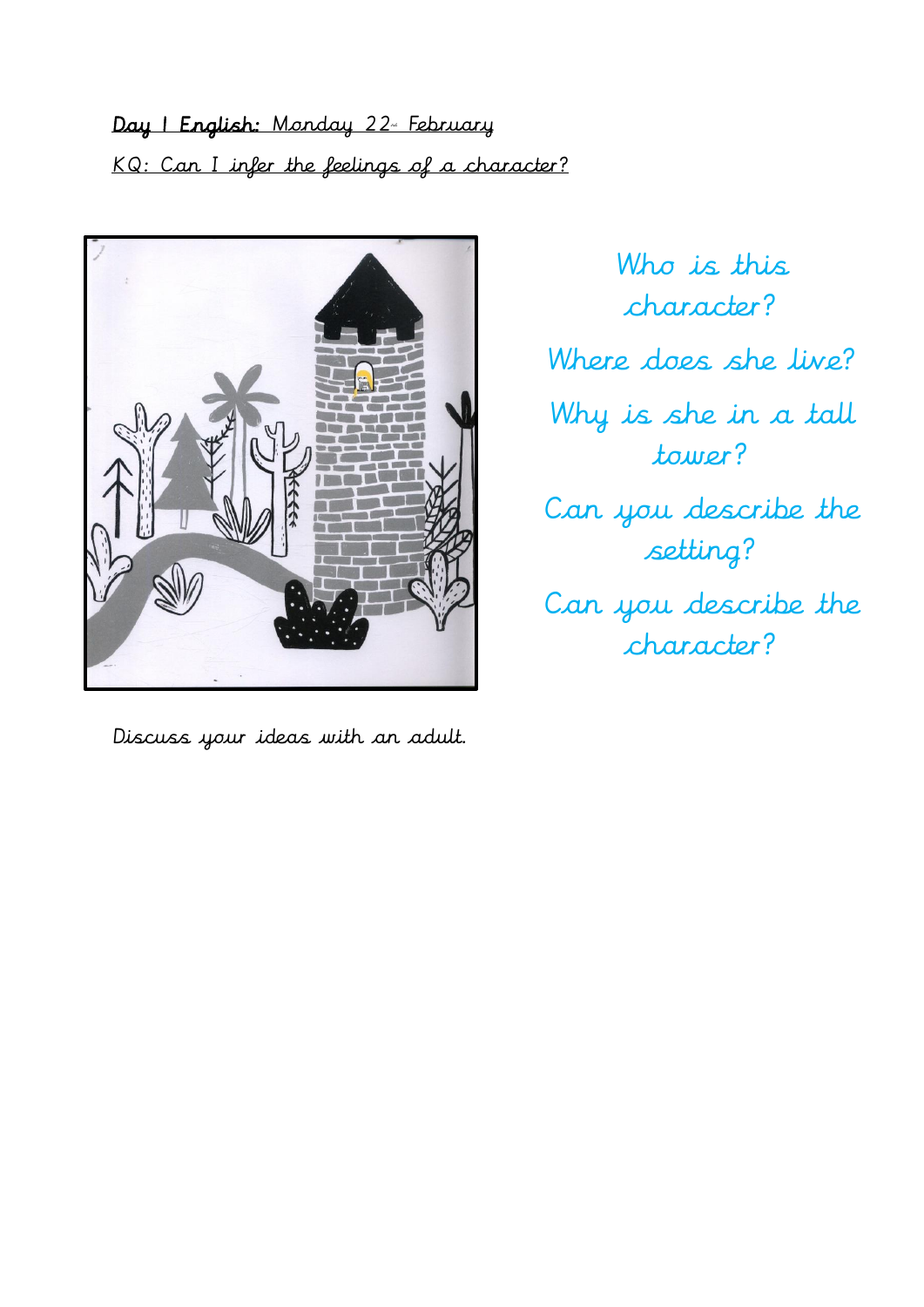Day I English: Monday 22<sup>1</sup> February KQ: Can I infer the feelings of a character?



Imagine you are the girl stuck at the top of the tower.

What might her feelings be as she looks out of the window?

Discuss your ideas with an adult.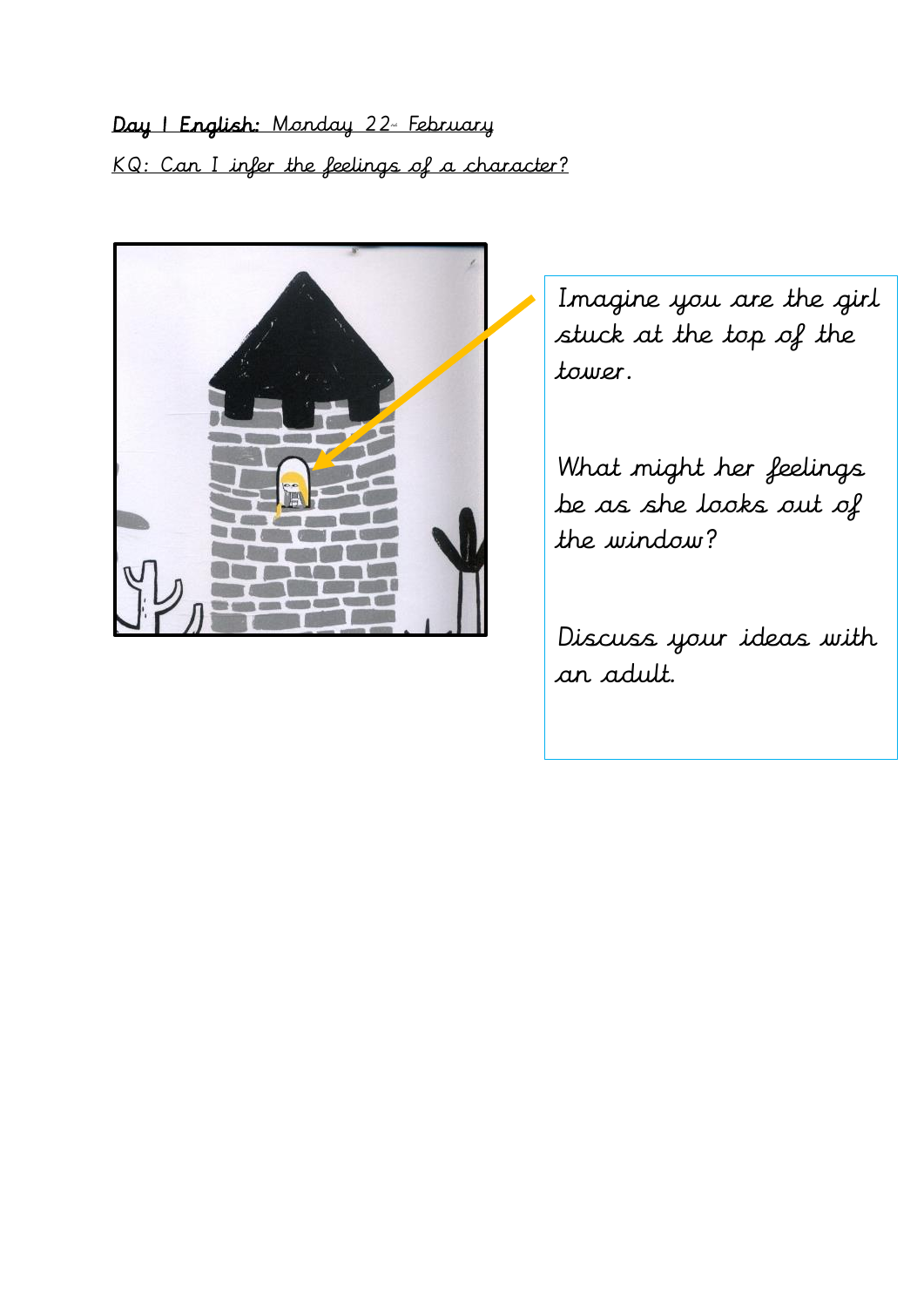#### Day 1 English: Monday 22<sup>1</sup> February

KQ: Can I infer the feelings of a character?

Let's read the first page of the story together. The characters name has been blanked out because we do not want to reveal her name just yet…

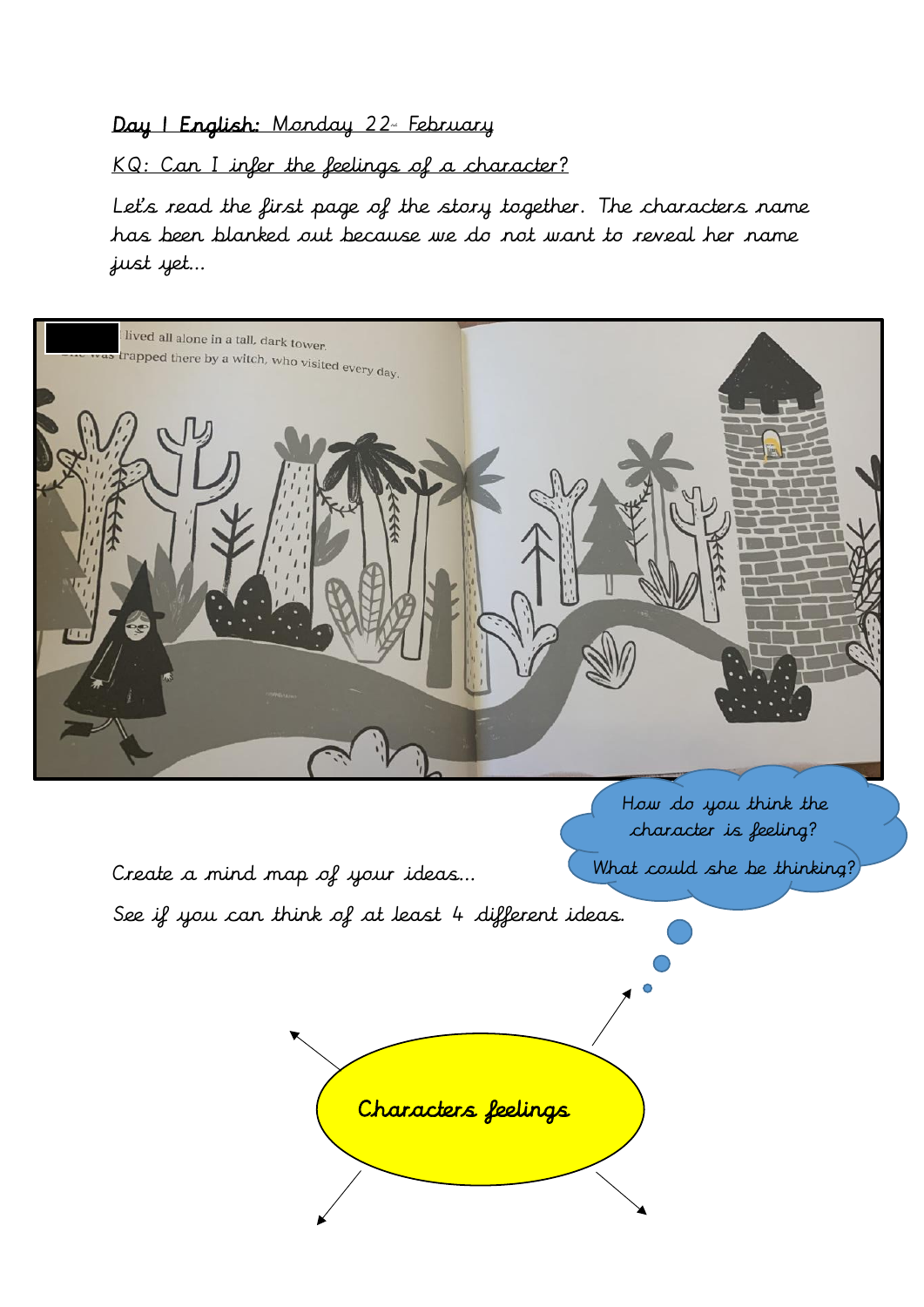### Day I English: Monday 22<sup>1</sup> February

### KQ: Can I infer the thoughts and feelings of a character?



So we have had a chance to explore a little bit more about the characters and the story.

We are now going to have a think about the feelings of the character at this point of the story. We don't know much about the character at the moment which is why we are going to infer (use evidence provided by the author to make our own conclusions).

Take a look at the feelings word mat above, maybe you could use some of these ideas…

Use the sheet on the next page or write your ideas into your book. Look at Miss Hughes' example to help you.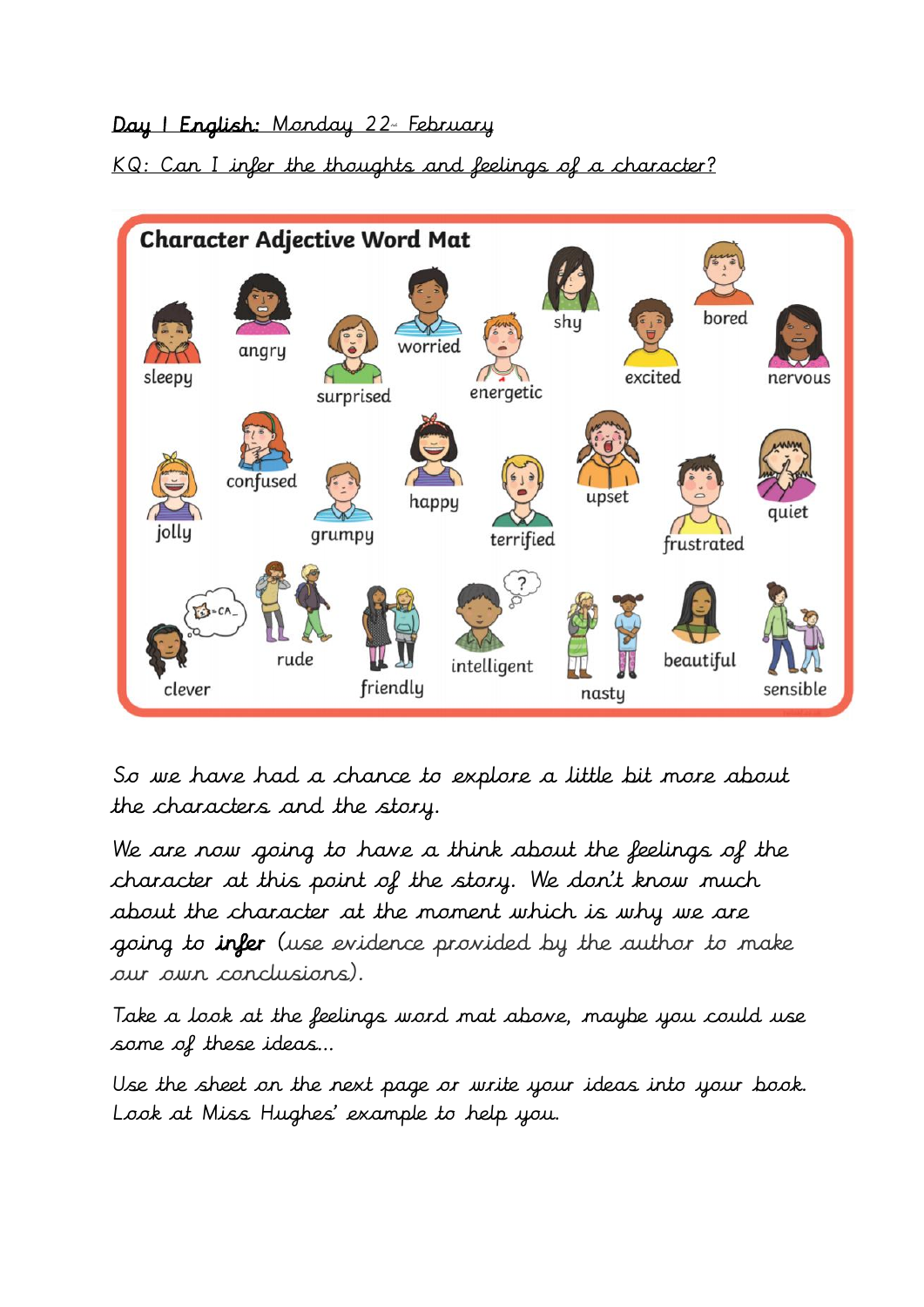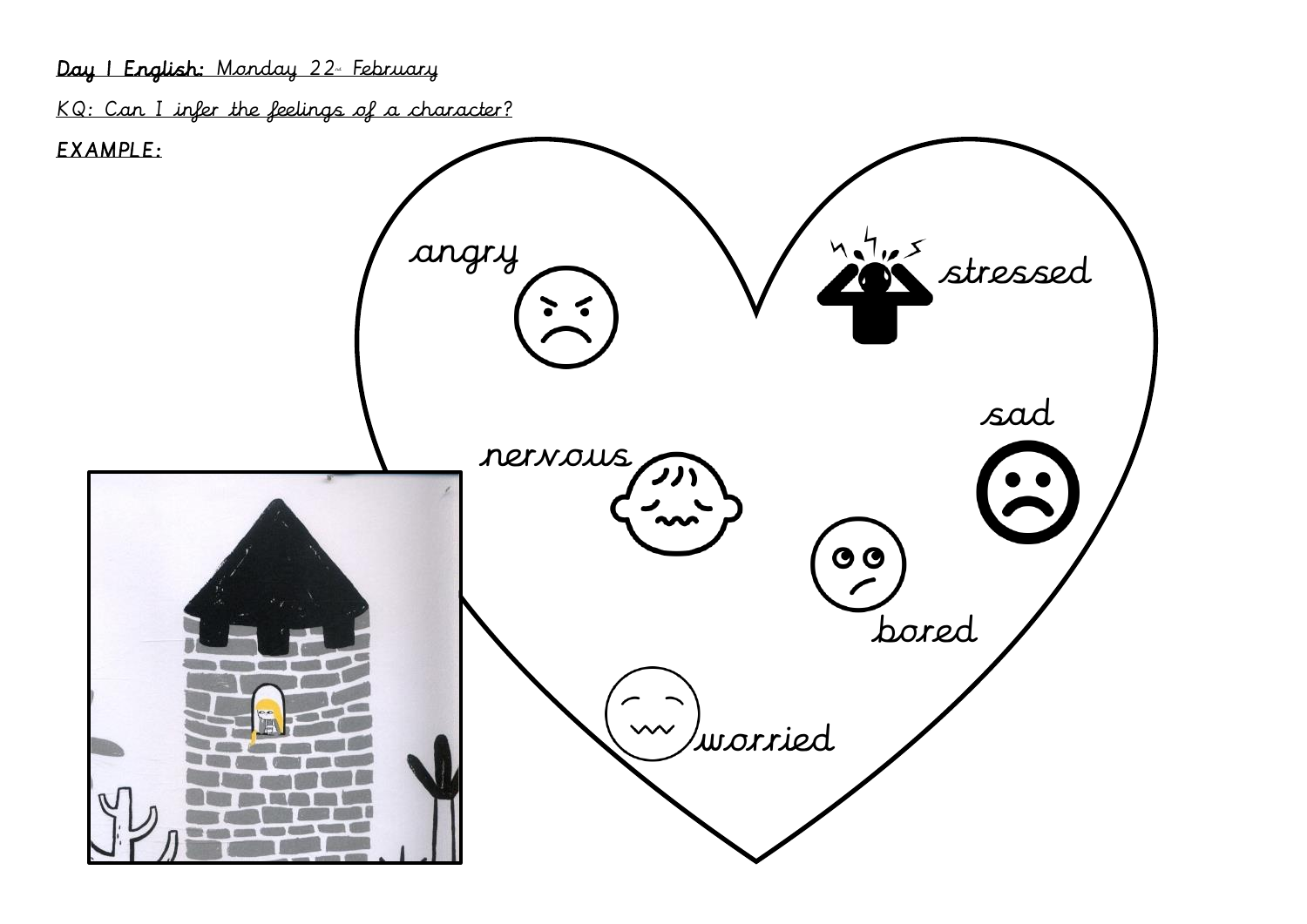